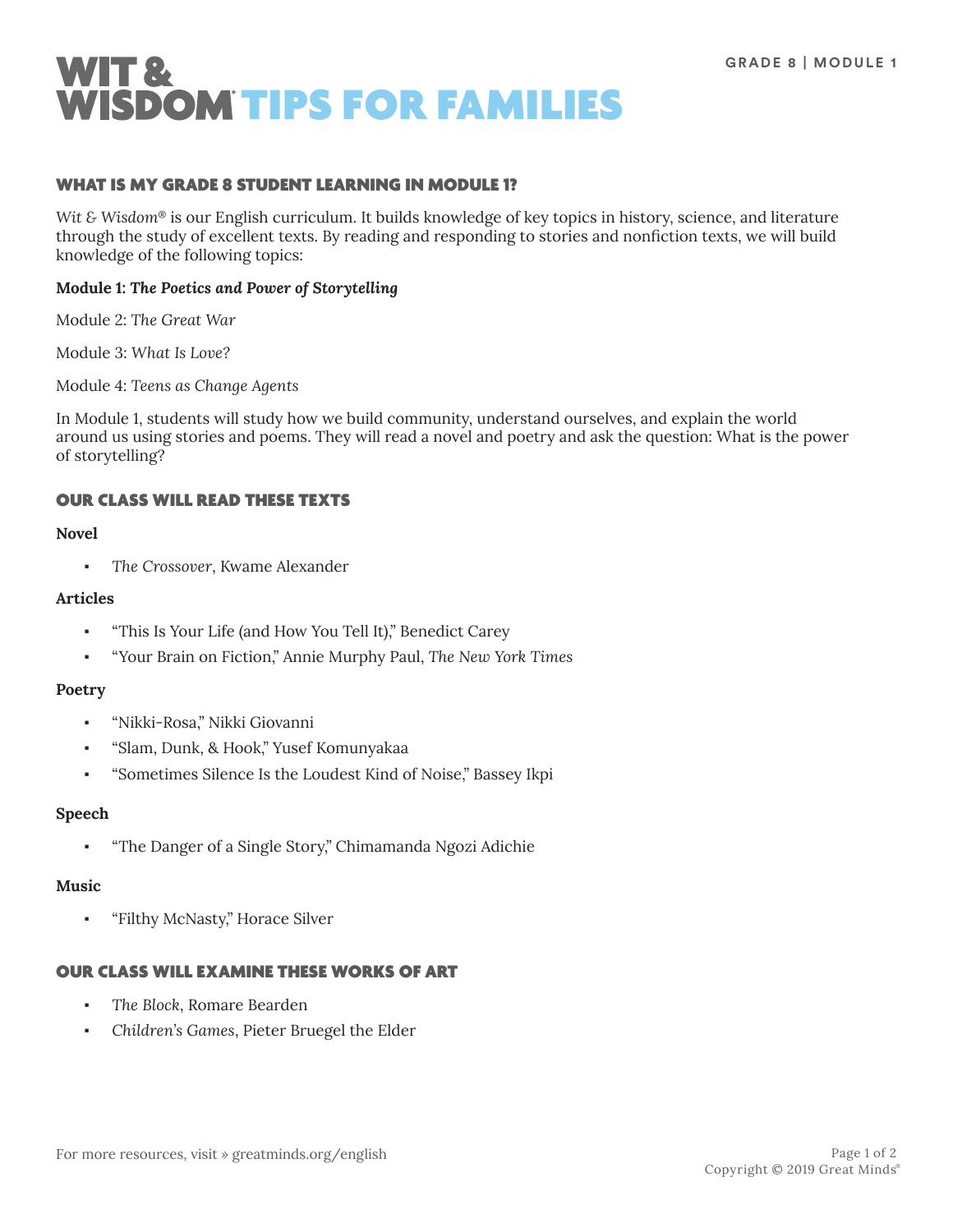#### OUR CLASS WILL WATCH THESE VIDEOS

- "Sometimes Silence Is the Loudest Kind of Noise," Bassey Ikpi
- "Nikki Rosa on Def Jam Poetry," Nikki Giovanni
- "Slam, Dunk, & Hook," Yusef Komunyakaa
- "The Danger of a Single Story," Chimamanda Ngozi Adichie
- "The Human Soul Distilled," Reading Rockets

#### OUR CLASS WILL ASK THESE QUESTIONS

- What shapes Josh Bell's sense of himself and his world?
- How does form shape a story's meaning?
- What is the role of expression in storytelling?
- How do stories help us make sense of ourselves and the world?
- What does it mean to be a storyteller?

## QUESTIONS TO ASK AT HOME

As your Grade 8 student reads, ask:

What do you notice and wonder?

#### BOOKS TO READ AT HOME

- *Spoon River Anthology*, Edgar Lee Masters
- *Here in Harlem: Poems in Many Voices*, Walter Dean Myers
- *I Am Phoenix: Poems for Two Voices*, Paul Fleischman
- *19 Varieties of Gazelle: Poems of the Middle East*, Naomi Shihab Nye
- The Red Pencil, Andrea Davis Pinkney
- *One Crazy Summer*, Rita Williams-Garcia
- *Inside Out and Back Again*, Thanhha Lai
- *Brown Girl Dreaming*, Jacqueline Woodson
- *Witness*, Karen Hesse
- *A Long Walk to Water*, Linda Sue Park

## IDEAS FOR DISCUSSING THE POWER OF STORYTELLING

You can talk about storytelling at any time, anywhere. Ask:

- What's your favorite family story? Why?
- Tell me a story you remember from your childhood.

Share a story with your eighth grader about your childhood.

**WIT &** For more resources, visit<br>**WISDOM** » greatminds.org/english WIT 8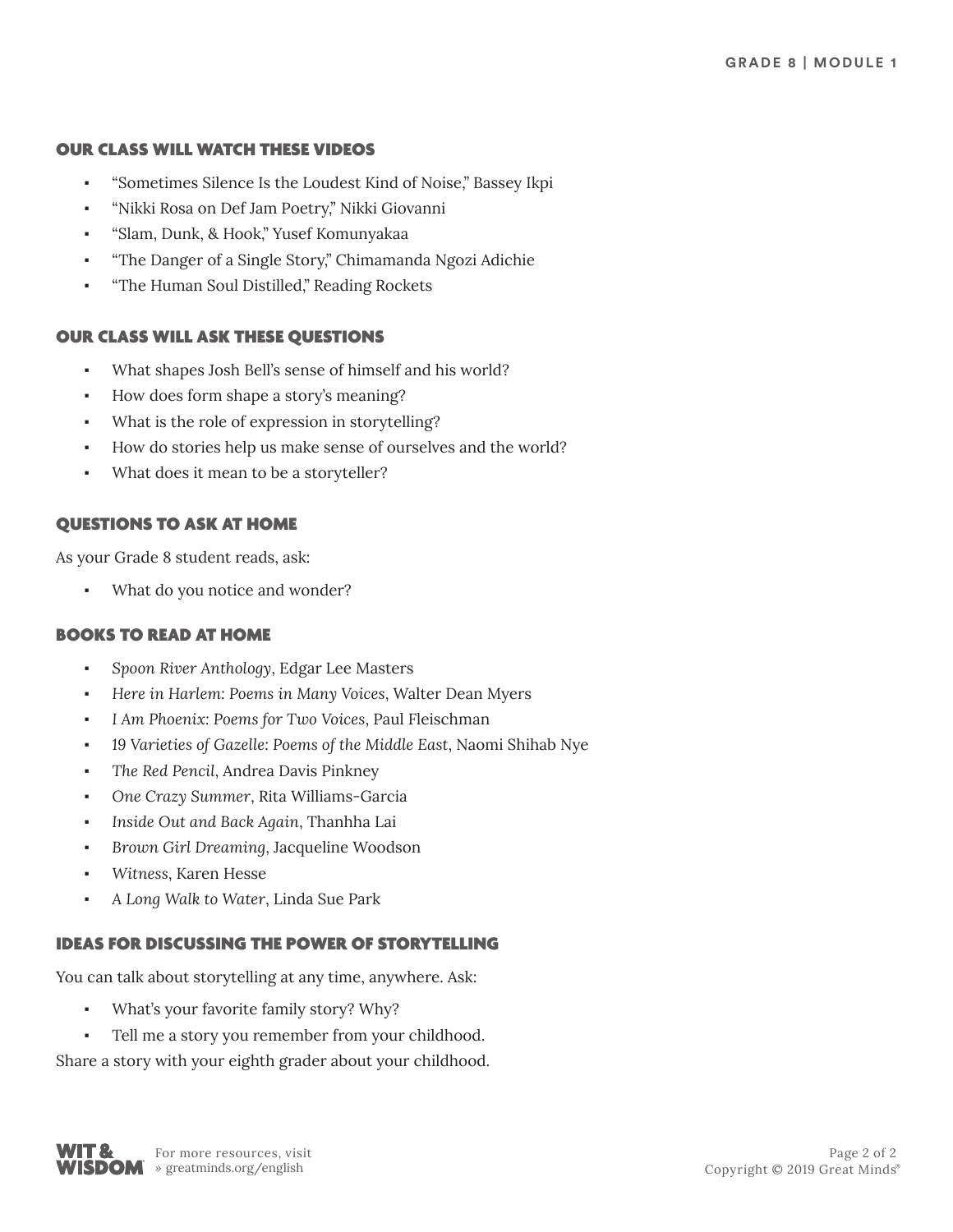

## WHAT IS MY GRADE 8 STUDENT LEARNING IN MODULE 2?

*Wit & Wisdom*® is our English curriculum. It builds knowledge of key topics in history, science, and literature through the study of excellent texts. By reading and responding to stories and nonfiction texts, we will build knowledge of the following topics:

Module 1: *The Poetics and Power of Storytelling*

#### **Module 2:** *The Great War*

Module 3: *What Is Love?*

Module 4: *Teens as Change Agents*

In Module 2, students will study how writers and artists tell the story of World War I.

## OUR CLASS WILL READ THESE TEXTS

#### **Novel**

All Quiet on the Western Front, Erich Maria Remarque (translator A.W. Wheen)

#### **Poetry**

- "Dulce et Decorum Est," Wilfred Owen
- "In Flanders Fields," John McCrae

## **Articles**

- "The Peace President Goes to War," Duane Damon
- "The War to End All Wars," Shari Lyn Zuber
- "The Teenage Soldiers of World War One," BBC Magazine
- "Fighting From the Trenches," Kathryn M. Horst
- "The Forgotten Female Shell-Shock Victims of World War I," Hannah Groch-Begley
- "Your Country Needs You': Why Did So Many Volunteer in 1914?," Toby Thacker

## OUR CLASS WILL EXAMINE THESE PAINTINGS

- Gassed, John Singer Sargent
- *Soldiers Playing Cards*, Fernand Léger

## OUR CLASS WILL WATCH THESE VIDEOS

- Excerpts from *All Quiet on the Western Front*, Lewis Milestone:
	- "The Charge"
	- "Before the Storm"
	- "Forgive me, Comrade"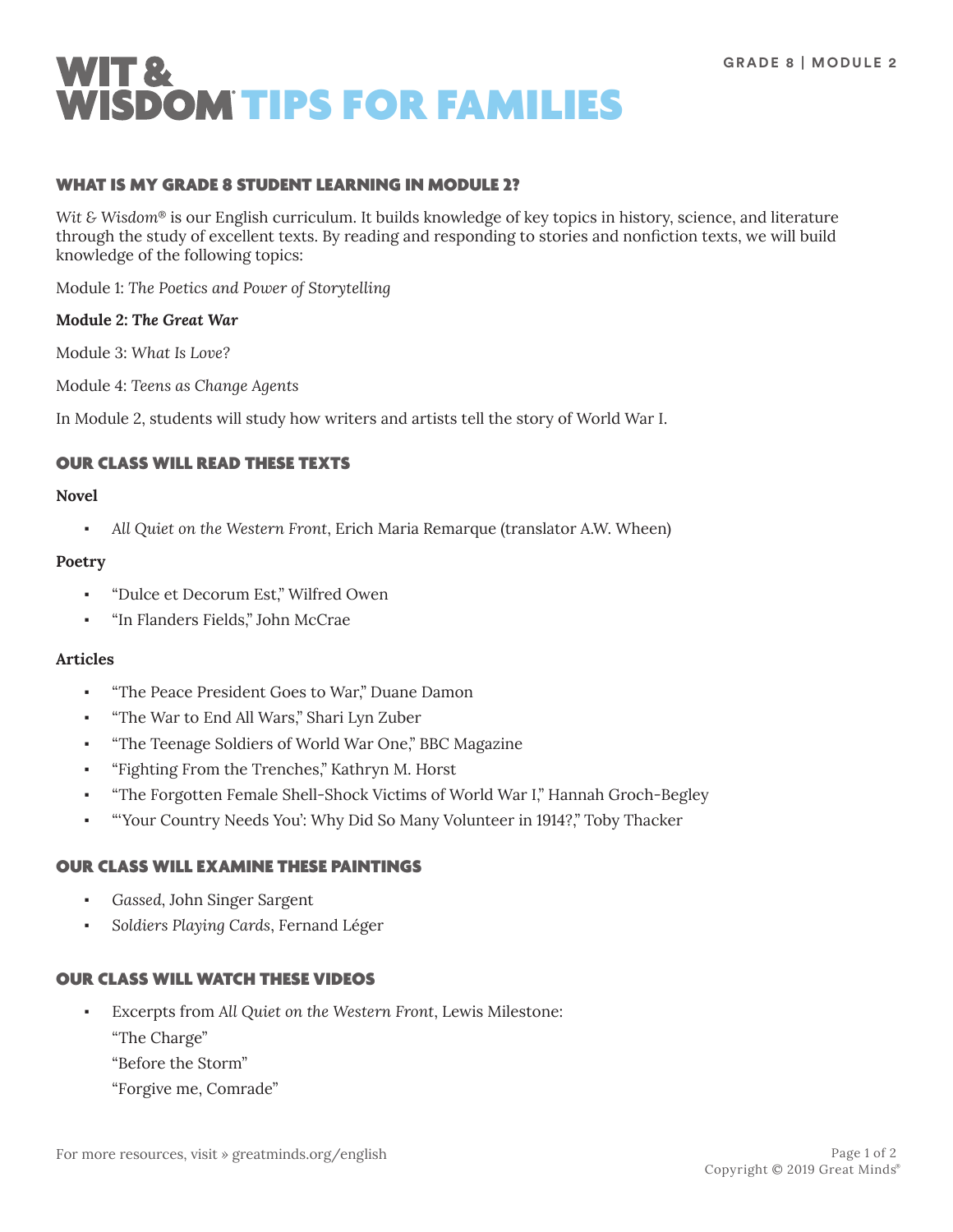#### OUR CLASS WILL ASK THESE QUESTIONS

- Why did countries and individuals join World War I?
- How did the conditions on the front affect soldiers?
- How do texts inspired by World War I illuminate attitudes toward the war?
- What are the psychological effects of war?
- How does *All Quiet on the Western Front* illuminate the effects of World War I?

# QUESTIONS TO ASK AT HOME

As your Grade 8 student reads, ask:

- What's happening?
- What does a closer look at words reveal about this text's deeper meaning?

# BOOKS TO READ AT HOME

- *War Horse*, Michael Morpurgo
- *Wolf Hollow*, Lauren Wolk
- *Private Peaceful*, Michael Morpurgo
- *Soldier Dog*, Sam Angus
- World War I: The Cause for War, Natalie Hyde
- *The Family Romanov: Murder, Rebellion, and the Fall of Imperial Russia*, Candace Fleming
- *Dazzle Ships: World War I and the Art of Confusion*, Chris Martin
- The War to End all Wars, Russell Freedman
- *The Guns of August*, Barbara Tuchman
- The Yanks Are Coming: The United States in the First World War, Albert Marrin

# IDEAS FOR DISCUSSING WORLD WAR I

Watch a movie together that tells the story of World War I, such as *Sergeant York*. Ask:

- How did the filmmaker tell the story of World War I?
- How does this film compare to the novel you read in class?
- How does this film compare to the art you examined?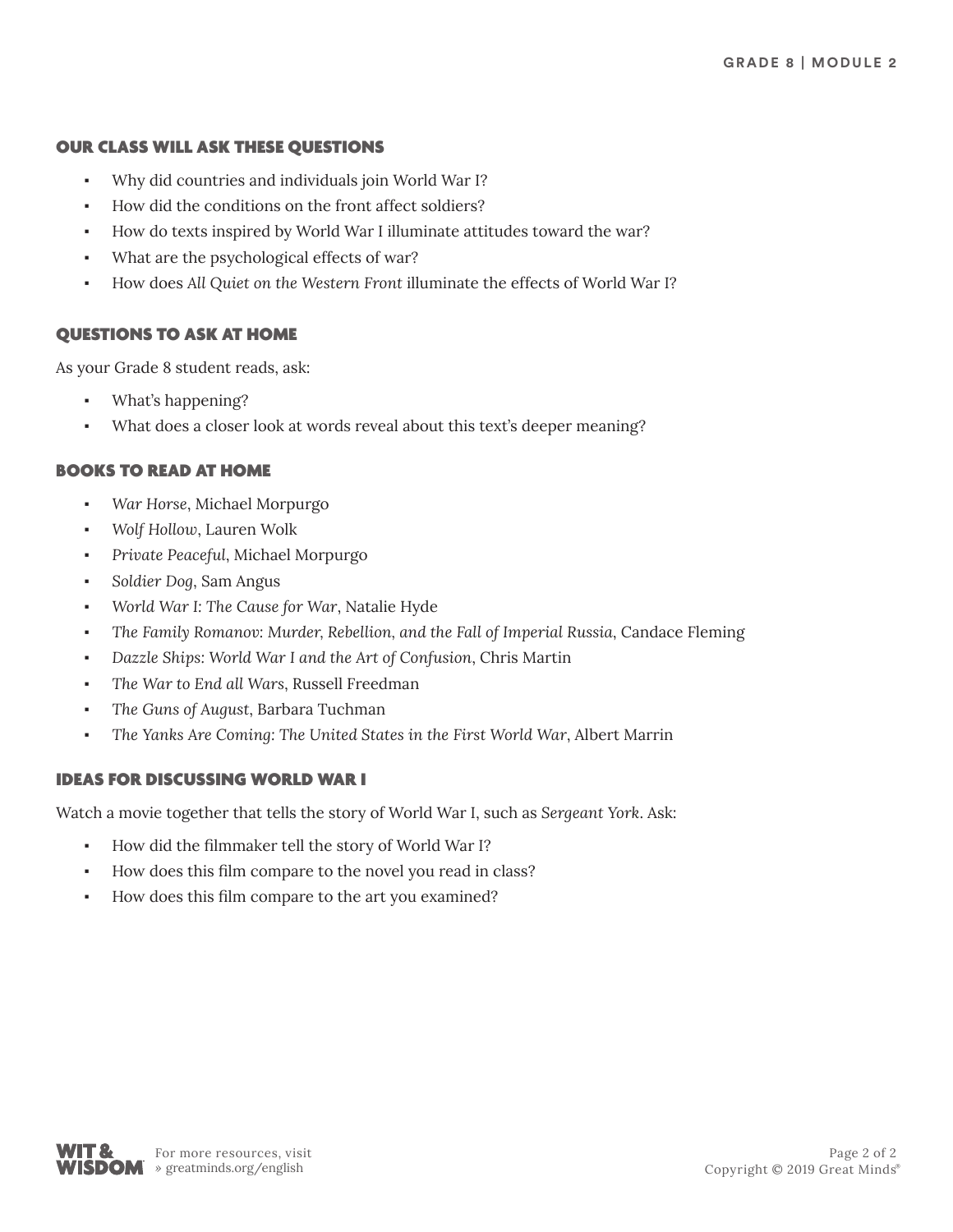

## WHAT IS MY GRADE 8 STUDENT LEARNING IN MODULE 3?

*Wit & Wisdom*® is our English curriculum. It builds knowledge of key topics in history, science, and literature through the study of excellent texts. By reading and responding to stories and nonfiction texts, we will build knowledge of the following topics:

Module 1: *The Poetics and Power of Storytelling*

Module 2: *The Great War*

# **Module 3:** *What Is Love?*

Module 4: *Teens as Change Agents*

In Module 3, students examine a question that has vexed humans—and the world's most renowned literary authors for generations: What is love?

# OUR CLASS WILL READ THESE TEXTS

#### **Novel (Literary)**

▪ *A Midsummer Night's Dream*, William Shakespeare

#### **Short Stories**

"EPICAC," Kurt Vonnegut

## OUR CLASS WILL READ THESE ARTICLES

- "What is Love? Five Theories on the Greatest Emotion of All," Jim Al-Khalili et al.
- "In the Brain, Romantic Love Is Basically an Addiction," Helen Fisher

# OUR CLASS WILL EXAMINE THESE PAINTINGS

- Birthday, Marc Chagall
- *Arnolfini Wedding Portrait*, Jan Van Eyck

## OUR CLASS WILL ASK THESE QUESTIONS

- How do the characters in *A Midsummer Night's Dream* understand love?
- What defines the experience of love?
- What makes love complicated?
- Is love real in A Midsummer Night's Dream?
- Is love in A Midsummer Night's Dream a result of agency or fate?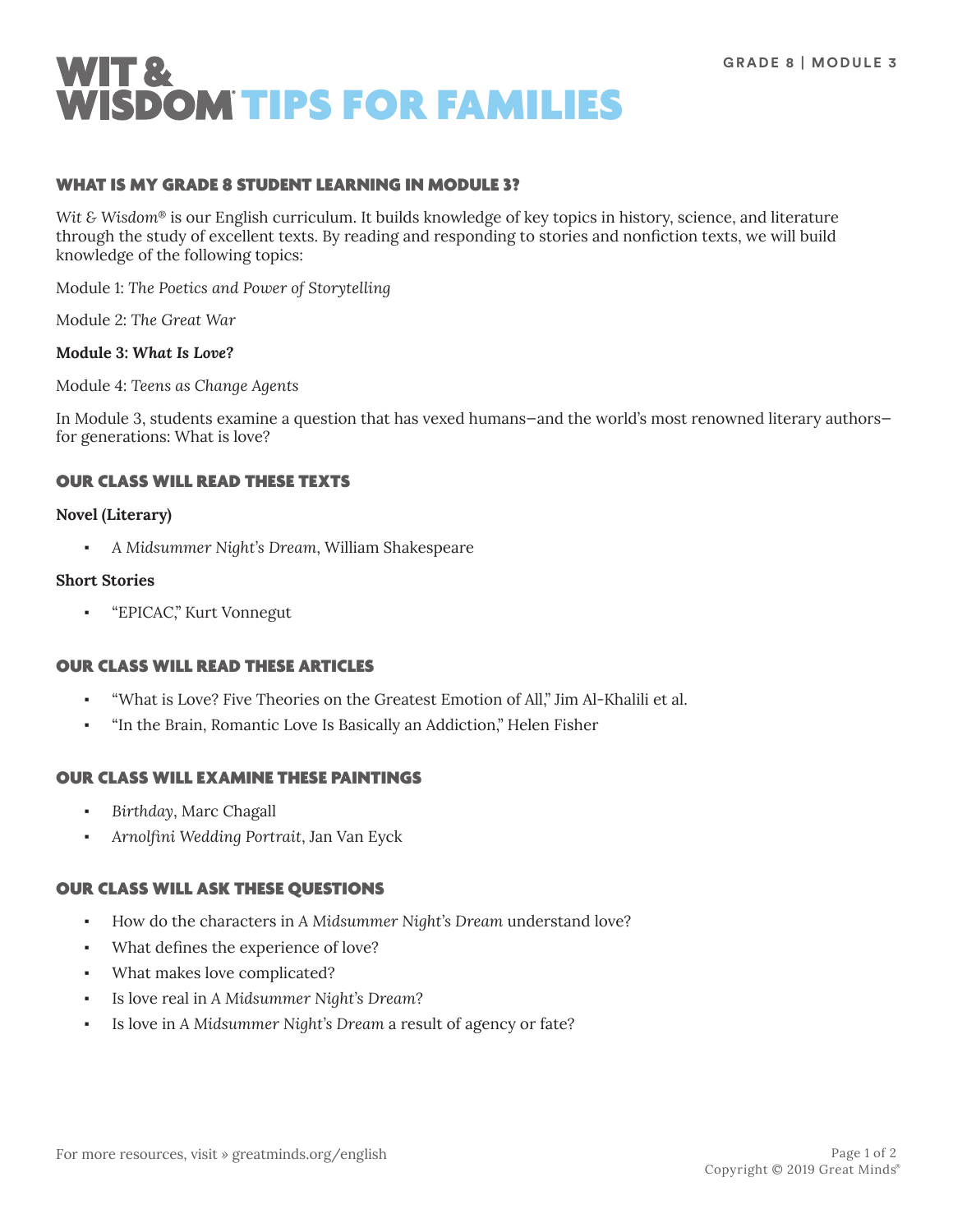# QUESTIONS TO ASK AT HOME

As your Grade 8 student reads, ask:

- What is the essential meaning, or most important message, in this text?
- What are the themes of this text?

# BOOKS TO READ AT HOME

- *Who Was William Shakespeare?*, Celeste Mannis
- The Graphic Novel of Midsummer, John McDonald
- *Stargirl*, Jerry Spinelli
- *Tuck Everlasting*, Natalie Babbit
- *Emma*, Jane Austen
- *King of Shadows*, Susan Cooper
- *Shakespeare's Stories for Young Readers*, E. Nesbit

# IDEAS FOR DISCUSSING SHAKESPEARE AND LOVE STORIES

Ask:

- Why do you think people tell and listen to/watch love stories?
- What can people learn about social or cultural norms from reading or viewing love stories?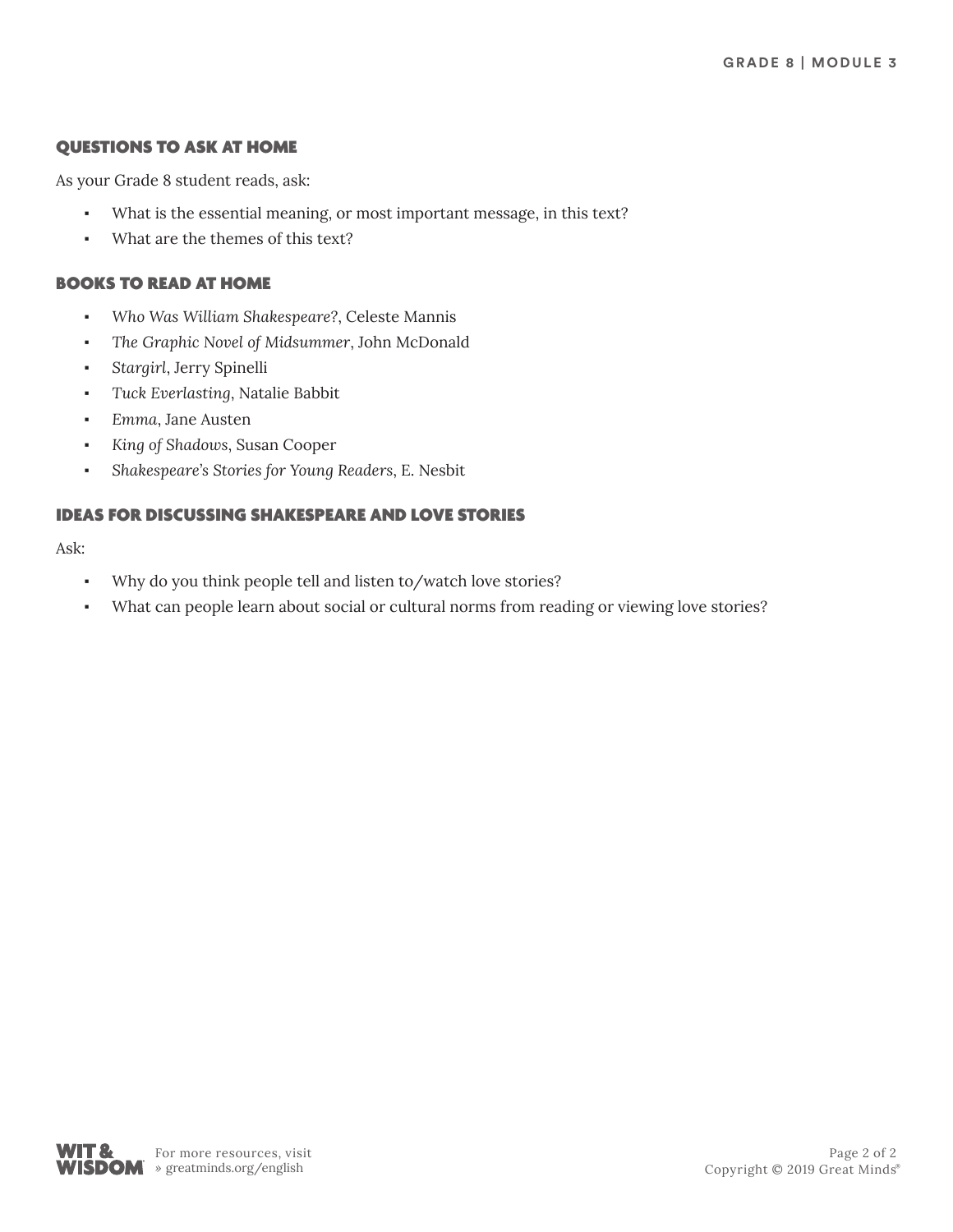

## WHAT IS MY GRADE 8 STUDENT LEARNING IN MODULE 4?

*Wit & Wisdom*® is our English curriculum. It builds knowledge of key topics in history, science, and literature through the study of excellent texts. By reading and responding to stories and nonfiction texts, we will build knowledge of the following topics:

Module 1: *The Poetics and Power of Storytelling*

Module 2: *The Great War*

Module 3: *What Is Love?*

## **Module 4:** *Teens as Change Agents*

In Module 4, students examine the story of Claudette Colvin's role in the Civil Rights Movement, deepening their knowledge of American history and their understanding of how people, including teens, challenge injustice and create change. Through their reading and independent research, students come to ask: How do people effect social change?

## OUR CLASS WILL READ THESE BOOKS

#### **Historical Account (Informational)**

▪ *Claudette Colvin: Twice Toward Justice*, Phillip Hoose

## OUR CLASS WILL WATCH THIS VIDEO

▪ "Claudette Colvin: The Original Rosa Parks"

## OUR CLASS WILL READ THESE ARTICLES

- "Social Media Sparked, Accelerated Egypt's Revolutionary Fire," Sam Gustin
- "Small Change," Malcolm Gladwell

## OUR CLASS WILL EXAMINE THIS SCULPTURE

Ladder for Booker T. Washington, Martin Puryear

## OUR CLASS WILL ASK THESE QUESTIONS

- What motivated Claudette Colvin?
- What role did Claudette Colvin and others play in the Civil Rights Movement?
- What strategies do people use to effect social change?
- How do teens effect social change?
- What is the story of the year?